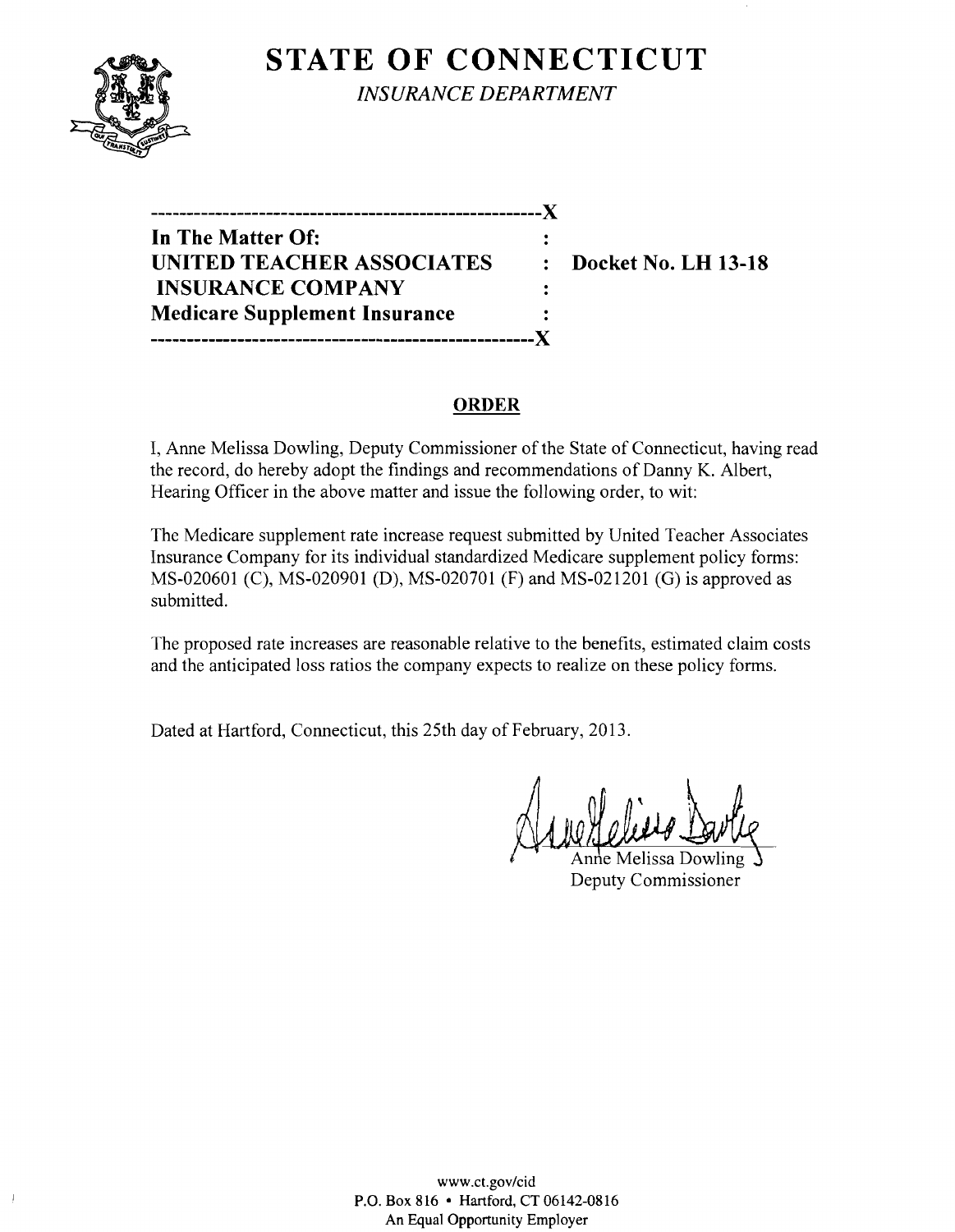# **STATE OF CONNECTICUT**



*INSURANCE DEPARTMENT* 

**In The Matter Of: UNITED TEACHER ASSOCIATES : Docket No. LH 13-18 INSURANCE COMPANY Medicare Supplement Insurance -----------------------------------------------------)(** 

**------------------------------------------------------)(** 

## **PROPOSED FINAL DECISION**

### 1. **INTRODUCTION**

The Insurance Commissioner of the State of Connecticut is empowered to review rates charged for individual and group Medicare supplement policies sold to any resident of this State who is eligible for Medicare. The source for this regulatory authority is contained in Chapter 700c and Section 38a-495a of the Connecticut General Statutes.

After due notice a hearing was held at the Insurance Department in Hartford on February 14,2013 to consider whether or not the rate increase requested by United Teacher Associates Insurance Company on its individual standardized Medicare supplement business should be approved.

No one from the general public attended the hearing.

No Company representatives from United Teacher Associates Insurance Company attended the hearing.

The hearing was conducted in accordance with the requirements of Section 38a-474, Connecticut General Statutes, the Uniform Administrative Procedures Act, Chapter 54 of the Connecticut General Statutes, and the Insurance Department Rules of Practice, Section 38a-8-1 et seq. of the Regulations of Connecticut State Agencies.

A Medicare supplement (or Medigap) policy is a private health insurance policy sold on an individual or group basis which provides benefits that are additional to the benefits provided by Medicare. For many years Medicare supplement policies have been highly regulated under both state and federal law to protect the interests of persons eligible for Medicare who depend on these policies to provide additional coverage for the costs of health care.

Effective December 1,2005, Connecticut amended its program of standardized Medicare supplement policies in accordance with Section 38a-495a of the Connecticut General Statutes, and Sections 38a-495a-l through 38a-495a-21 of the Regulations of Connecticut Agencies. This program, which conforms to federal requirements, provides that all insurers offering Medicare supplement policies for sale in the state must offer the basic "core" package of benefits known as Plan A. Insurers may also offer anyone or more of eleven other plans (Plans B through N).

> www.ct.gov/cid P.O. Box 816 • Hartford, CT06142-0816 An Equal Opportunity Employer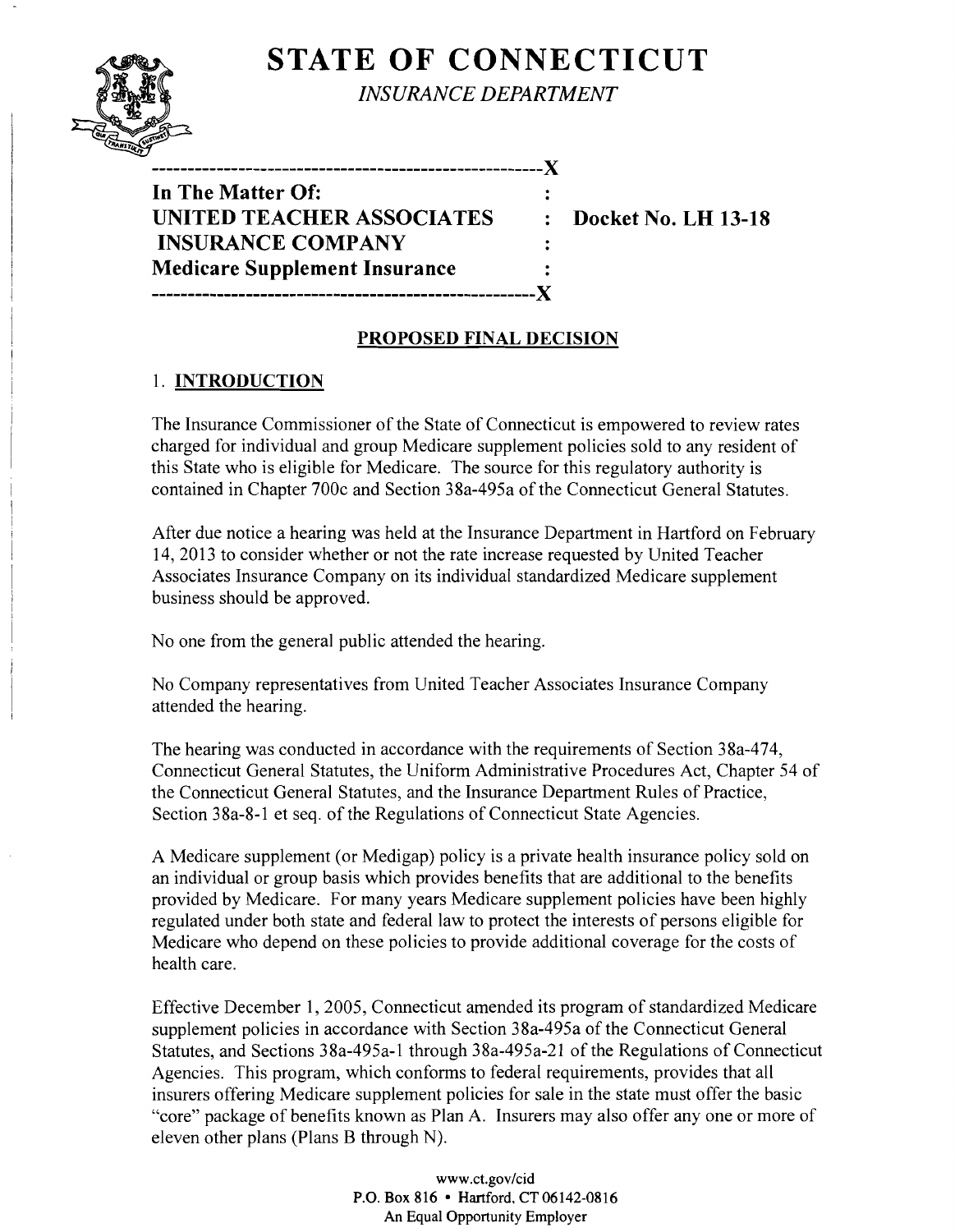Effective January 1,2006, in accordance with Section 38a-495c of the Connecticut General Statutes (as amended by Public Act 05-20) premiums for all Medicare supplement policies in the state must use community rating. Rates for Plans A through N must be computed without regard to age, gender, previous claims history or the medical condition of any person covered by a Medicare supplement policy or certificate.

The statute provides that coverage under Plan A through N may not be denied on the basis of age, gender, previous claims history or the medical condition of any covered person. Insurers may exclude benefits for losses incurred within six months from the effective date of coverage based on a pre-existing condition.

Effective October 1, 1998, carriers that offer Plan B or Plan C must make these plans as well as Plan A, available to all persons eligible for Medicare by reason of disability.

Insurers must also make the necessary arrangements to receive notice of all claims paid by Medicare for their insureds so that supplemental benefits can be computed and paid without requiring insureds to file claim forms for such benefits. This process of direct notice and automatic claims payment is commonly referred to as "piggybacking" or "crossover".

Sections 38a-495 and 38a-522 of the Connecticut General Statutes, and Section 38a-495a-10 of the Regulations of Connecticut Agencies, state that individual and group Medicare supplement policies must have anticipated loss ratios of 65% and 75%, respectively. Under Sections 38a-495-7 and 38a-495a-10 of the Regulations of Connecticut Agencies, filings for rate increases must demonstrate that actual and expected losses in relation to premiums meet these standards, and anticipated loss ratios for the entire future period for which the requested premiums are calculated to provide coverage must be expected to equal or exceed the appropriate loss ratio standard.

Section 38a-473 of the Connecticut General Statutes provides that no insurer may incorporate in its rates for Medicare supplement policies factors for expenses that exceed 150% of the average expense ratio for that insurer's entire written premium for all lines of health insurance for the previous calendar year.

#### II. **FINDING OF FACT**

After reviewing the exhibits entered into the record of this proceeding, and utilizing the experience, technical competence and specialized knowledge of the Insurance Department, the undersigned makes the following findings of fact:

- 1. The United Teacher Associates Insurance Company has requested a rate increase of  $2\%$  on the following individual standardized policy forms, MS-020601 (C), MS-020901 (D), MS-020701 (F) and MS-021201 (G).
- 2. There are 28 policyholders in Connecticut with the majority in Plans D and G. Nationwide there are 8,657 policyholders with the majority in Plans F and G.
- 3. United Teacher Associates has certified that their expense factors are in compliance with section 38a-473, C.G.S.
- 4. United Teacher Associates has conformed to subsection (e) of section 38a-495c,  $C.G.S.$  regarding the automatic claim processing.

À